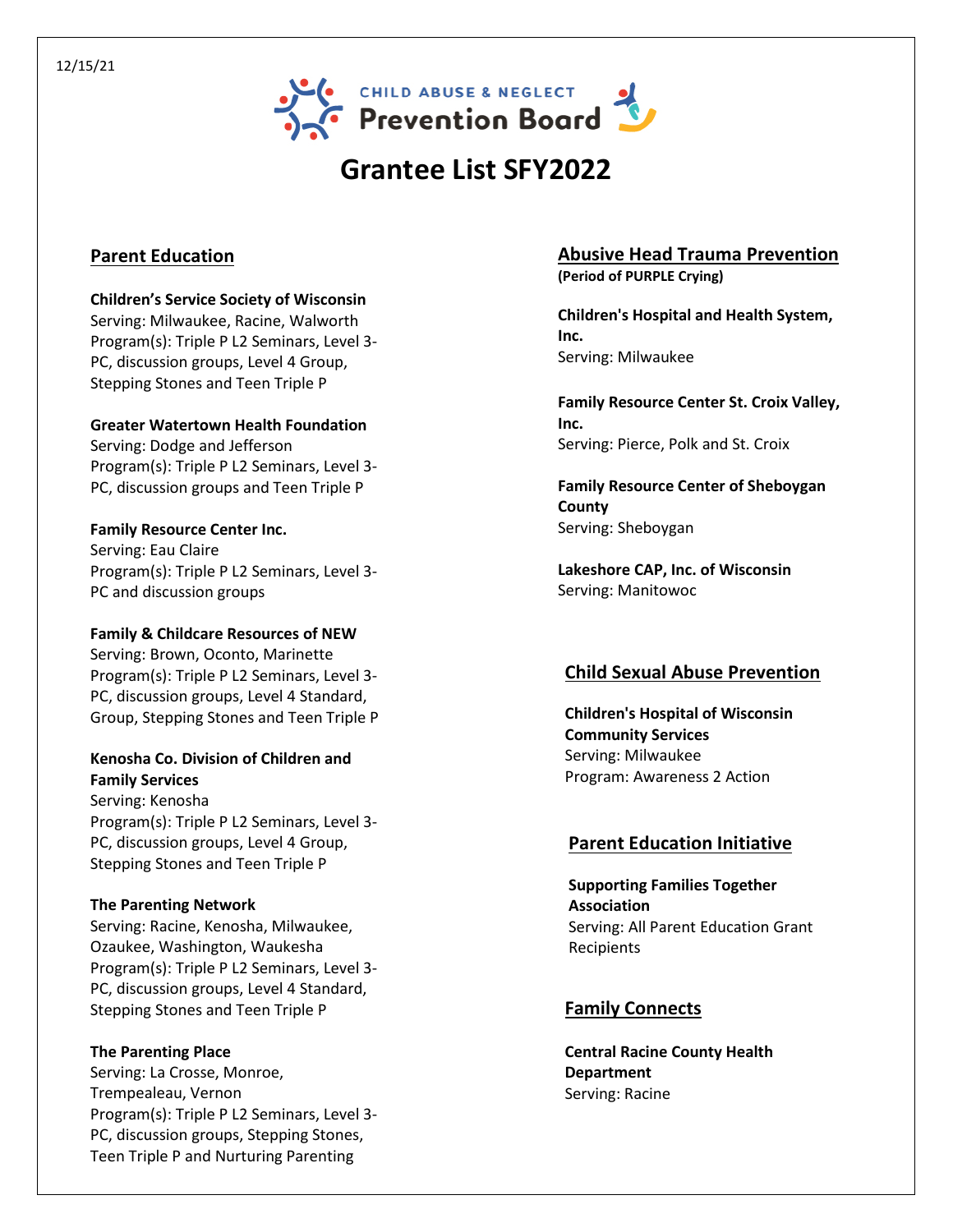### 12/15/21

**Family Resource Center Infrastructure Pilot Burnett County Family Resource Center, Inc.** Serving: Burnett

**Children's Service Society of Wisconsin** Serving: Jackson, Trempealeau

**Family & Childcare Resources of NEW** Serving: Brown, Oconto, Marinette

**Family Connections of SW WI** Serving: Grant, Lafayette

**Family Resource Center of Sheboygan County** Serving: Sheboygan

**Family Resource Center St. Croix Valley, Inc.** Serving: Pierce, Polk and St. Croix

**Family Resource Center Inc.** Serving: Eau Claire

**Northwest Connection Family Resources** Serving: Sawyer, Washburn

**The Parenting Network** Serving: Milwaukee

**The Parenting Place** Serving: La Crosse, Monroe, Vernon

### **Family Navigator (53206 Initiative)**

**Milwaukee Center for Children and Youth, Inc.** Serving: 53206 zip code in Milwaukee

**Tribal Primary Prevention Bad River Band of Lake Superior Tribe of Chippewa Indians**

**Menominee Indian Tribe of Wisconsin**

**Stockbridge-Munsee Band of Mohican Indians**

### **Research**

**UW Madison School of Social Work** Research and evaluation consultation

**UW Population Health Institute** Process evaluation for Family Resource Center Infrastructure Pilot

## **UW-Milwaukee Institute for Child and Family Well-being**

Survey research project on identifying protective factors in current parenting population